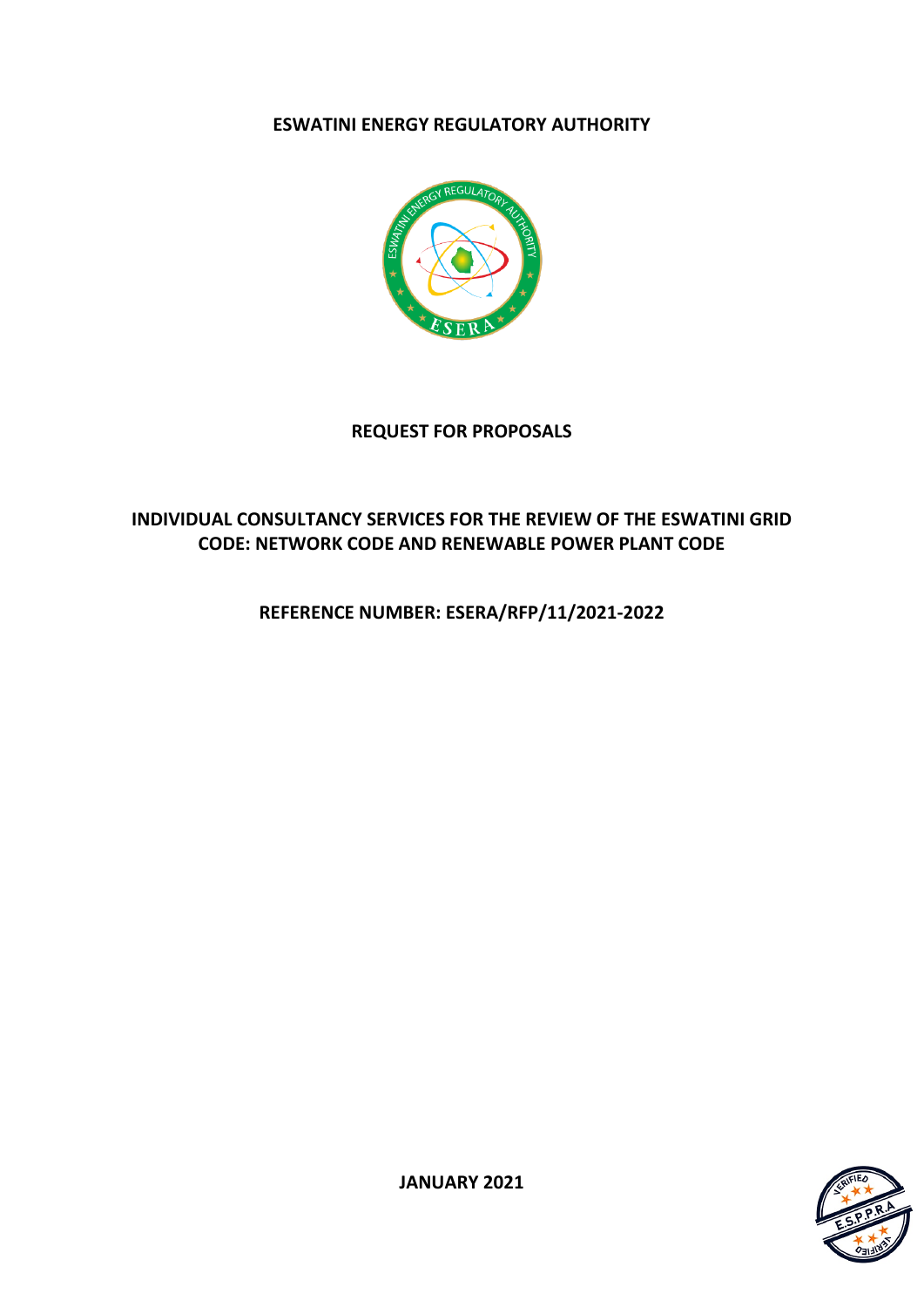#### **1. INTRODUCTION**

The Eswatini Electricity Supply Industry is currently undergoing several market structure changes driven by policy reforms and increased uptake of distributed electricity generation, among other drivers. The National Energy Policy, 2018 seeks to ensure a liberalised sector with a high presence of local generation capacity to ensure security of supply. On the distributed energy generation aspect, customers are increasingly installing embedded generators for own use with the desire to export excess electricity to the national grid.

Technical regulation of the Electricity Supply Industry is necessary to ensure compliance to the grid code and applicable technical standards to ensure safe, quality and reliable supply of electricity throughout the system. The *Grid Code* covers a range of technical, operational, commercial and governance issues, and is broken down into the following subcodes: the Preamble, the Network Code, the System Operations Code, the Metering Code, the Market Code, the Renewable Power Plant Code, the Information Exchange Code and the Governance Code.

Of major interest is this assignment is the technical aspects of connection to, usage and impact on performance of the grid by independent power producers and contestable customers. The Eswatini Energy Regulatory Authority has over the past three years developed regulatory instruments, some of which have recommended that certain amendments be effected to the Grid Code for their effective implementation.

As the energy market evolve and the sizes of generation plants from alternative energy sources increase to utility scale projects, lessons have been learnt on network integration and performance of such plants which often necessitate the reviewal of relevant grid code documents.

The Eswatini Grid Code was adopted in 2016 and in light of developments in renewable energy technologies, the review and amendment of some aspects of the grid code are required. The revised grid code should ensure a safe, secure, and reliable operation of the network and also provide market participants with clear, transparent, non-discriminatory and predictable rules to support renewable power integration to the grid.

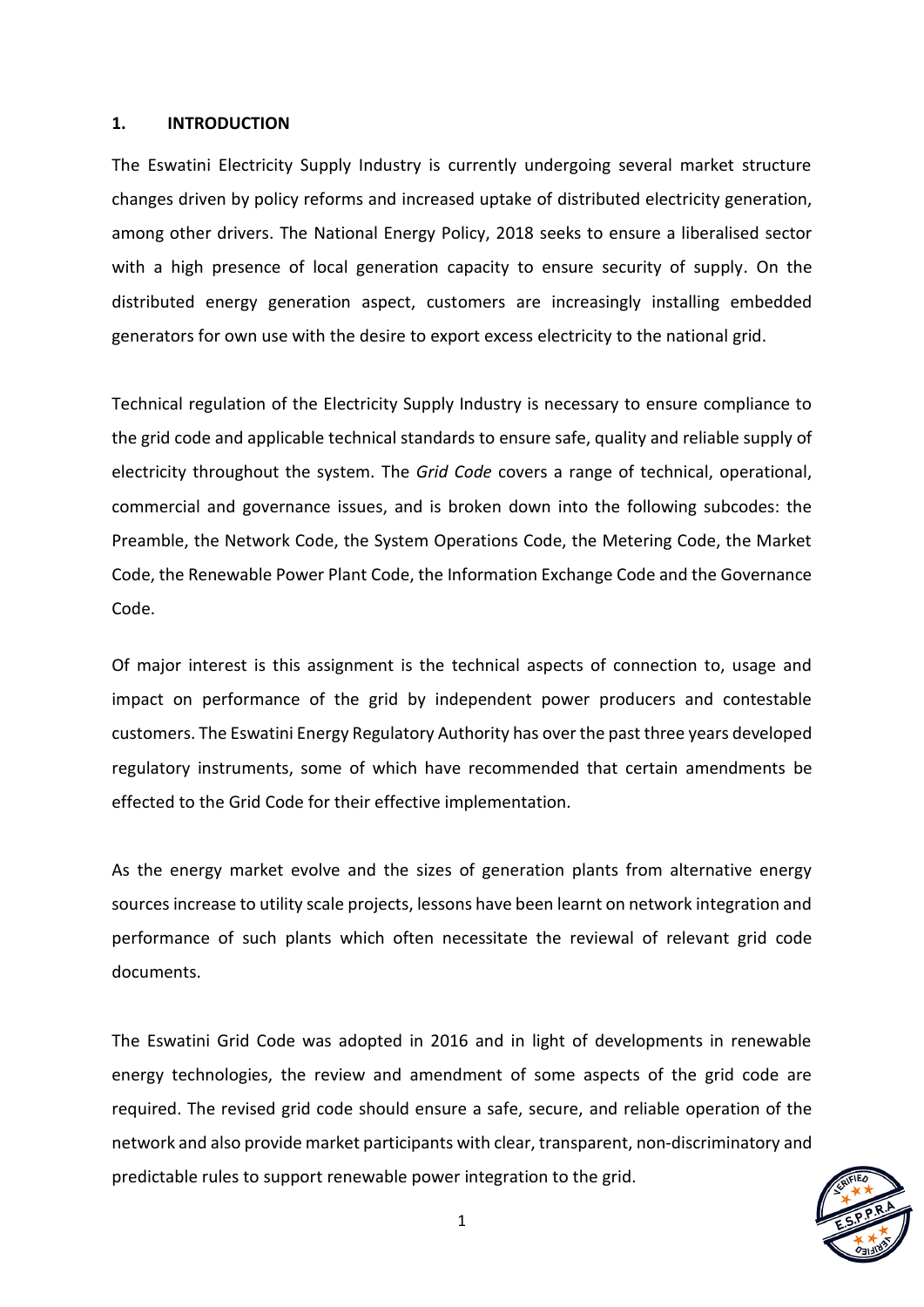The revised Network Code (NC) and Renewable Power Plant Code (RPPC) should promote non-discriminatory access to the transmission and distribution grid, and further aid in creating a level playing field among power market participants. The codes are expected to provide certainty and help to reduce regulatory and investor risks to participate in the local power market.

Eswatini has network interconnectors with Mozambique and South Africa and is a member of the Southern African Power Pool (SAPP), and therefore, it is critical that the country's grid code is in harmony with those of the SADC member states and the regional grid code.

Through the Governance Code, a Grid Code Review Panel (GCRP) was established to review and recommend amendments to the grid code for the Regulator's approval, among other functions. The GCRP is a stakeholder representative panel, consisting of persons representing market participants. The ongoing procurement of new generation capacity in Eswatini is likely to result in increased grid code compliance related matters, and it is important that the capacity of the GCRP is strengthened to ensure that ESERA receives the necessary advisory support.

# **2. OVERALL OBJECTIVE OF ASSIGNMENT**

The main objective of this assignment is to provide technical capacity building for the GCRP and assist ESERA with the review and update of the the Network Code and Renewable Power Plant Grid Codes to ensure effective technical regulation of the ESI.

# **3. SCOPE OF WORK**

The Grid Code - Network Code (NC) and Renewable Power Plant Code (RPPC) will have to be reviewed in the context of the evolving market structure, government policies, development of relevant regulatory frameworks and regional integration. The tasks to be undertaken as part of the review of the NC and RPPC are detailed below.

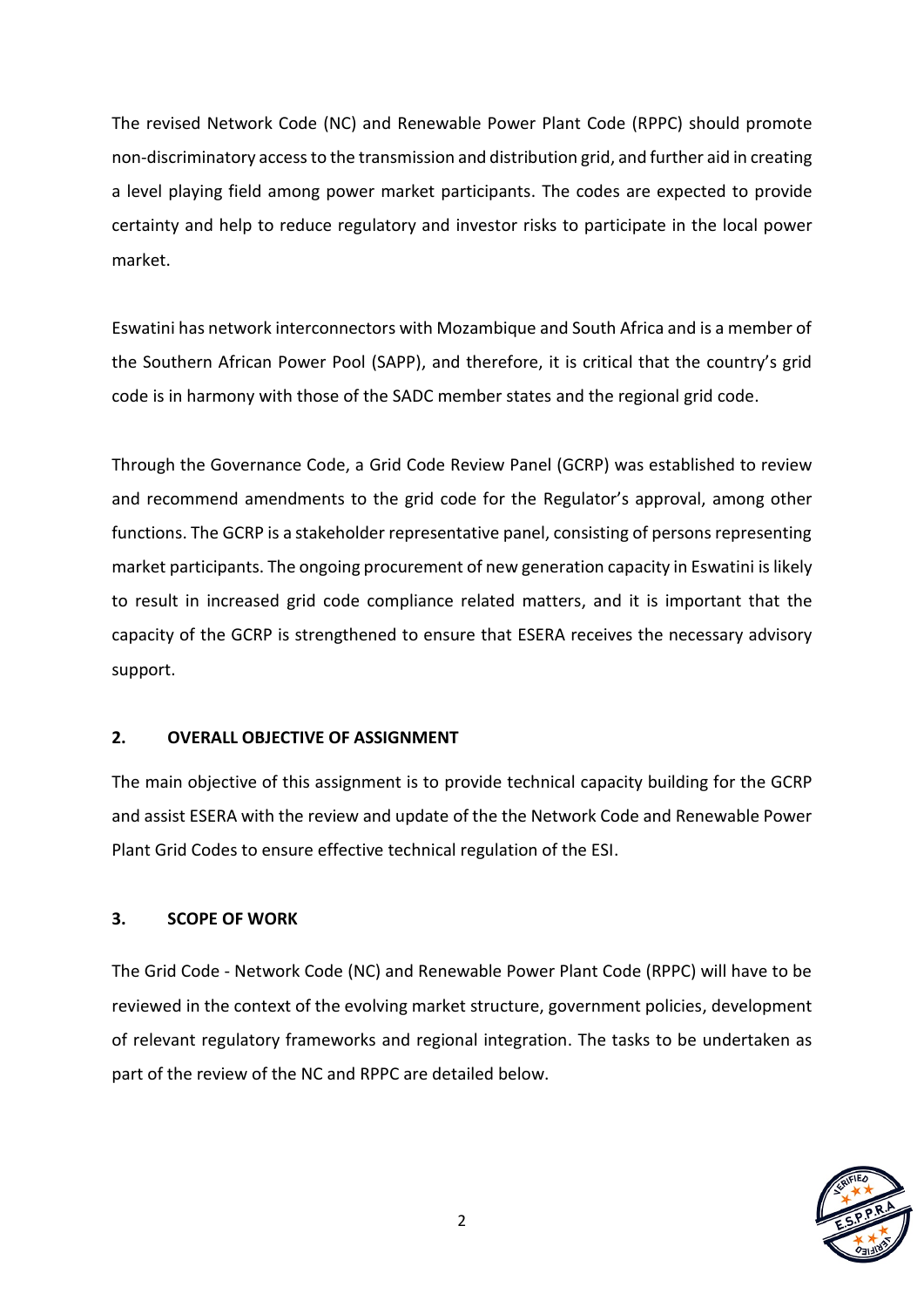**Task 1: The Consultant shall be required to provide the necessary technical capacity building for the Grid Code Review Panel. This shall be conducted through a physical or virtual (as last resort) training workshop, which should cover but not limited to the following areas:** 

- Grid Codes and Interconnection Standards in Southern Africa: Power Markets, Applicable Grid Code Requirements, Grid Code Development, Connection Processes and Compliance Mechanisms
- Renewable Energy Integration to the Grid and the Role of Grid Codes
- Key Considerations for Grid Code Development, Review and Implementation
- New Concepts in Power Systems and Grid Code Requirements. As a minimum, this should cover all the provisions of the grid code in a manner that is customized for Eswatini.
- Grid Code Compliance Monitoring: Testing Procedures, Measurement Techniques, Verification and Validation Procedures. The Consultant may choose to outsource services of a sub-contractor to share knowledge on some of the specialized fields.

#### **Task 2: The following activities shall form part of the second task:**

- Review relevant sector policies including National Energy Policy (2019), Eswatini Independent Power Producer Policy (2016) and other regulatory frameworks and studies undertaken by the Authority. These include: Wheeling Framework, SSEG Framework, Mini-grids Frameworks and regulatory reforms proposed in studies such as (e.g., contestable energy purchases)
- Conduct interviews with key electricity sector stakeholders in Eswatini to understand their expectations from a national grid code.

# **Task 3: Review the existing Network Code and Renewable Power Plant Code and benchmark it with the following:**

- The most recent revision of similar code from South Africa and Namibia
- The Regional grid code (currently under development)
- Countries with a similar power system to that of Eswatini.

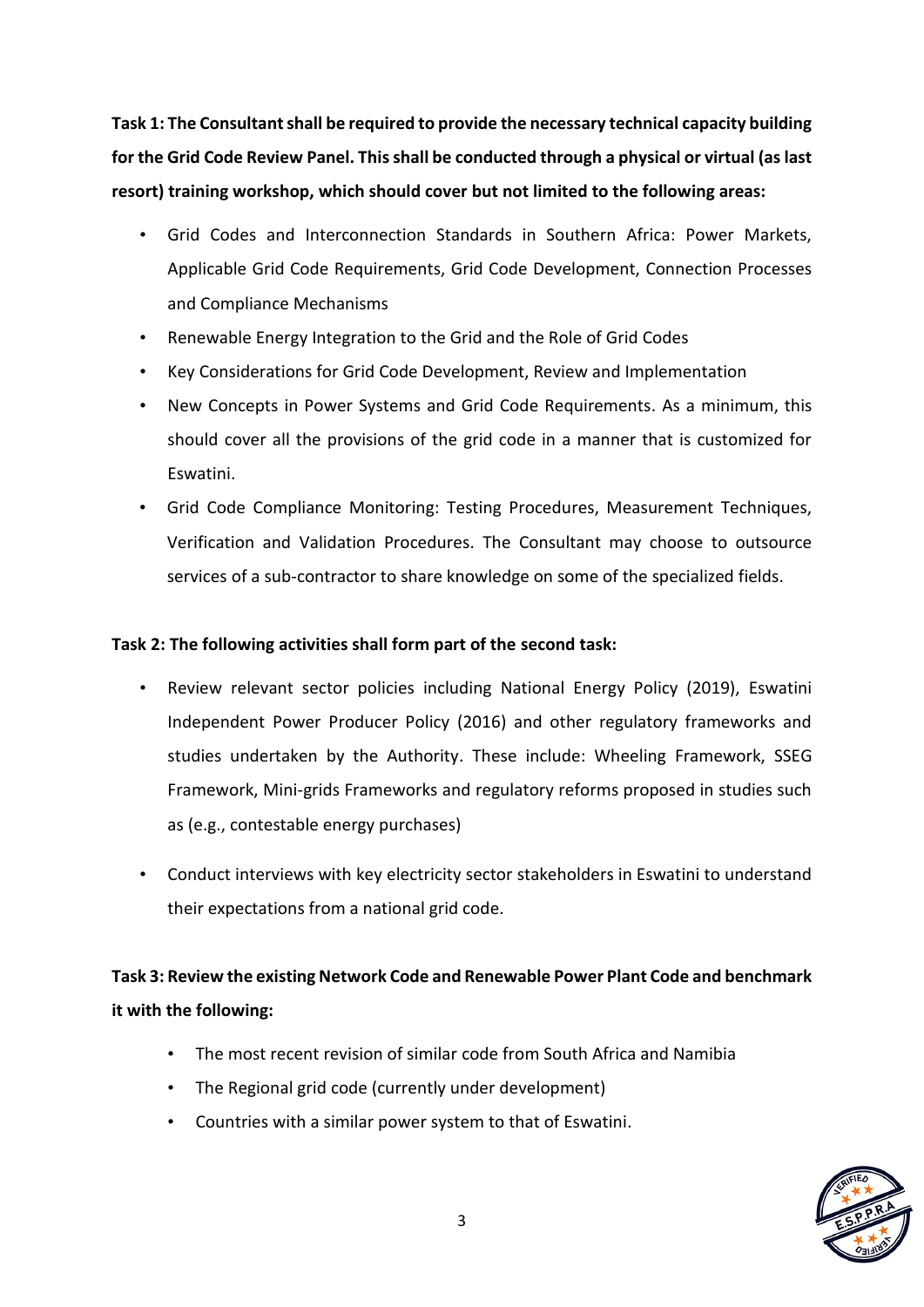• Two international case studies with a developed power sector consisting of high penetration of renewables.

The Consultant will be expected to conduct a workshop with the GCRP on the outcomes of Tasks 2 and 3. The above is necessary to ensure that the Network Code and Renewable Power Plant Code are in harmony with similar codes from other SAPP member countries including the Regional Grid Code that is under developed through the Regional Energy Regulatory Association (RERA).

**Task 4: The Consultant shall take into consideration results from Task 2 and feedback from the physical/virtual workshops and shall proceed to revise the Network Code and Renewable Power Plant Code with background and rationale for the different areas where amendments to the codes are to be made.**

**Task 5: Conduct a training workshop for technically inclined stakeholders on grid code compliance based on the revised Network and Renewable Power Plant Codes. This should include the following:** 

- Case studies and scenarios simulating different grid code compliance requirements as provisioned for the in Renewable Power Plant Code with a particular focus on Solar PV and Biomass Plants. This shall be based on the local network and typical renewable energy plants that can be integrated on the Eswatini Power System.
- Application of various aspects of the Network Code including: assessment of prudency of investment.

**Task 6: Prepare a final project report incorporating work done on all preceding tasks as well as a power point presentation based on same. These will be delivered by the Consultant to key stakeholders.**

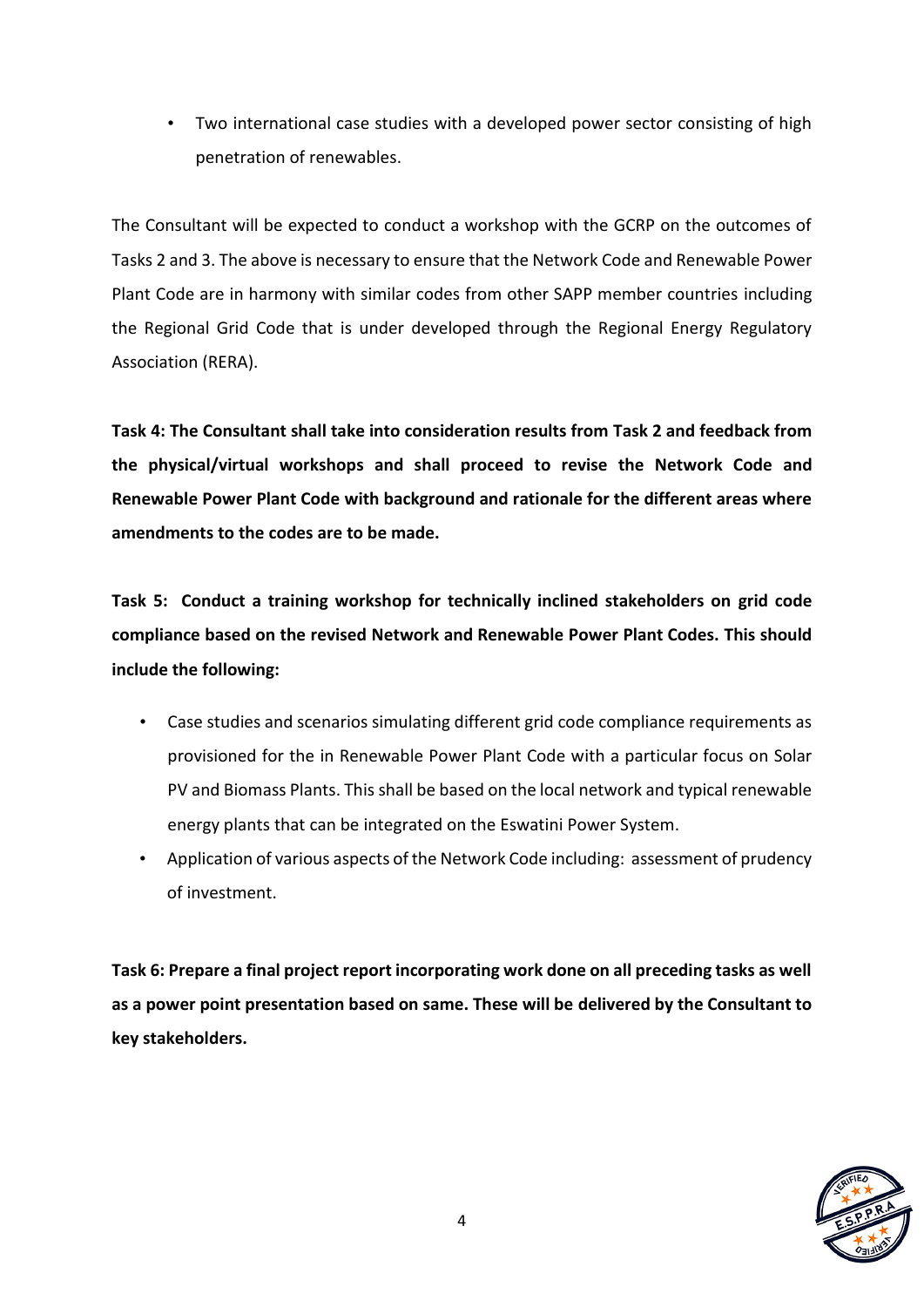# **4. PROJECT DELIVERABLES**

The tasks covered in this assignment are as provided in the scope of work. Interested Individual Consultants shall propose an implementation methodology and work plan for this assignment in their technical proposals. The successful bidder must provide the following deliverables:

#### *4.1 Deliverable 1*

The output of Tasks 2 and 3 shall be a report consisting of the following:

- A report covering the status quo, the Consultant's recommendations from the analysis of relevant policies, regulatory frameworks and proposed sector reforms which will inform and influence the possible changes to be made in the Grid Code
- A report on the result of the review undertaken in Tasks 2 and 3 and recommendations on aspects applicable to be considered in the Eswatini Grid Code as well as the reasons in support of proposed changes.

A physical/virtual workshop shall be held within 3 weeks after the delivery of Tasks 1, 2 & 3 to discuss the report content in detail with critical stakeholders including the Grid Code Review Panel.

# *4.2 Deliverable 2*

A revised Network Code and Renewable Power Plant Code shall be produced as per Task 4 as well as undertake the training for the GCRP and other critical stakeholders as specified in Task 5.

#### *4.3 Deliverable 3*

Prepare final project report, presentation and conduct stakeholder validation workshop as per Task 5.

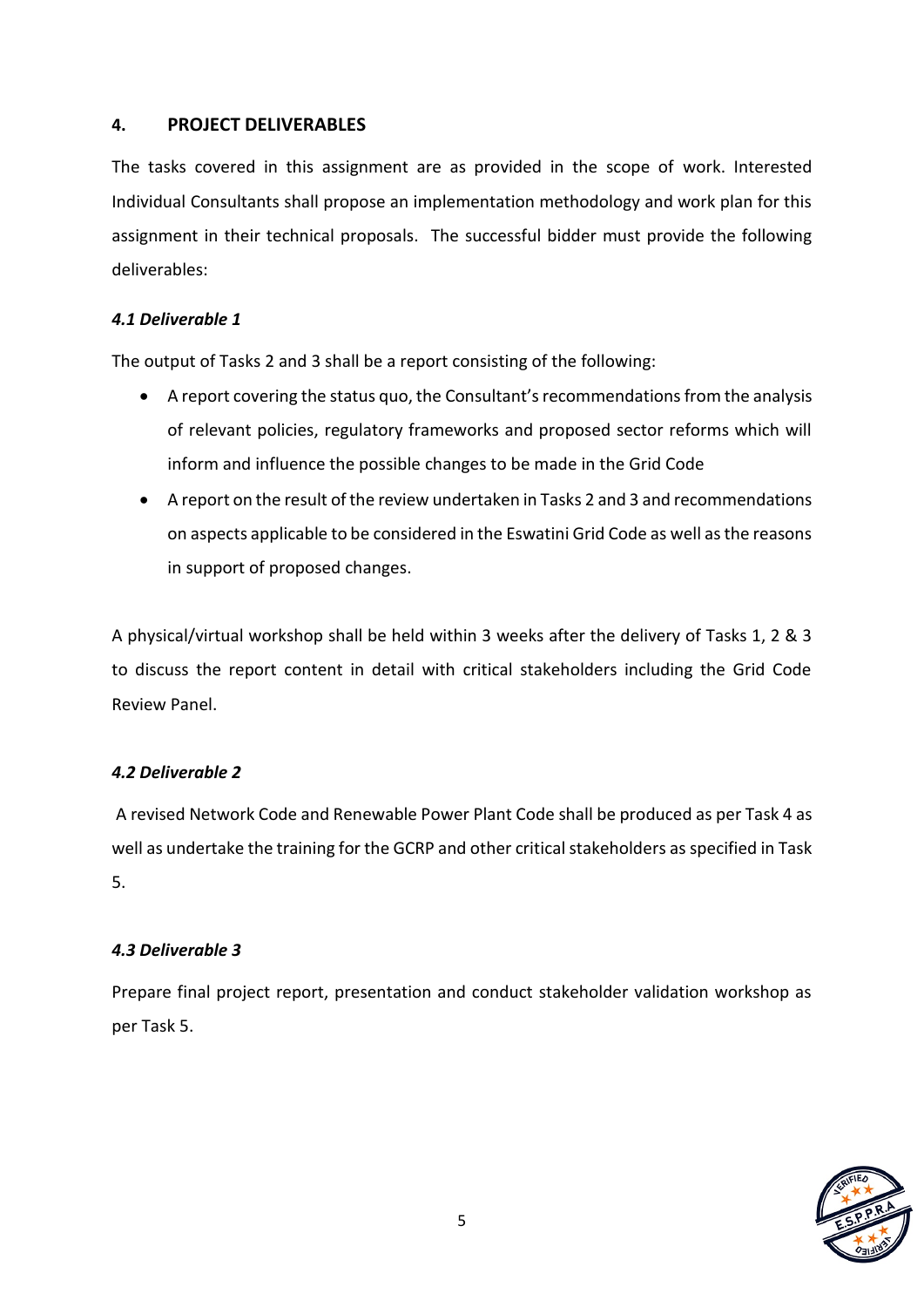# **5. PROJECT REPORTS**

All drafts and final deliverables by the Consultant shall be submitted to ESERA, and, in the form and number of copies as designated, and shall be subject to ESERA's approval before they can be concluded.

The activities in this assignment shall be completed within a period not exceeding **three (3) months** from the effective date of the contract.

#### **6. COORDINATION AND REPORTING**

- a. ESERA shall appoint a Project Manager to coordinate the project and work closely with the Consultant.
- b. The Consultant shall conduct three workshops during the course of this assignment:
	- Workshop 1: To be based on Task 1
	- Workshop 2: To be based on deliverable 2
	- Workshop 3: To be based on deliverable 3
- c. All reports, minutes, presentations, and studies conducted shall be made available to ESERA in electronic media. Copyright of all reports, minutes, presentations and studies shall vest in the ESERA.

# **7. QUALIFICATIONS OF THE CONSULTANT**

The Individual Consultant for this assignment shall possess a good demonstrable understanding and appreciation of:

- 7.1 The electricity supply industry in the SADC region and /or other developing economies including the operation of power pools in general and the SAPP in particular. This shall also include the challenges faced in similar capacity constrained markets like Eswatini
- 7.2 Development / implementation of open access regimes and grid codes
- 7.3 Working with regulatory agencies, utilities and other relevant stakeholders in the SADC region and/or worldwide

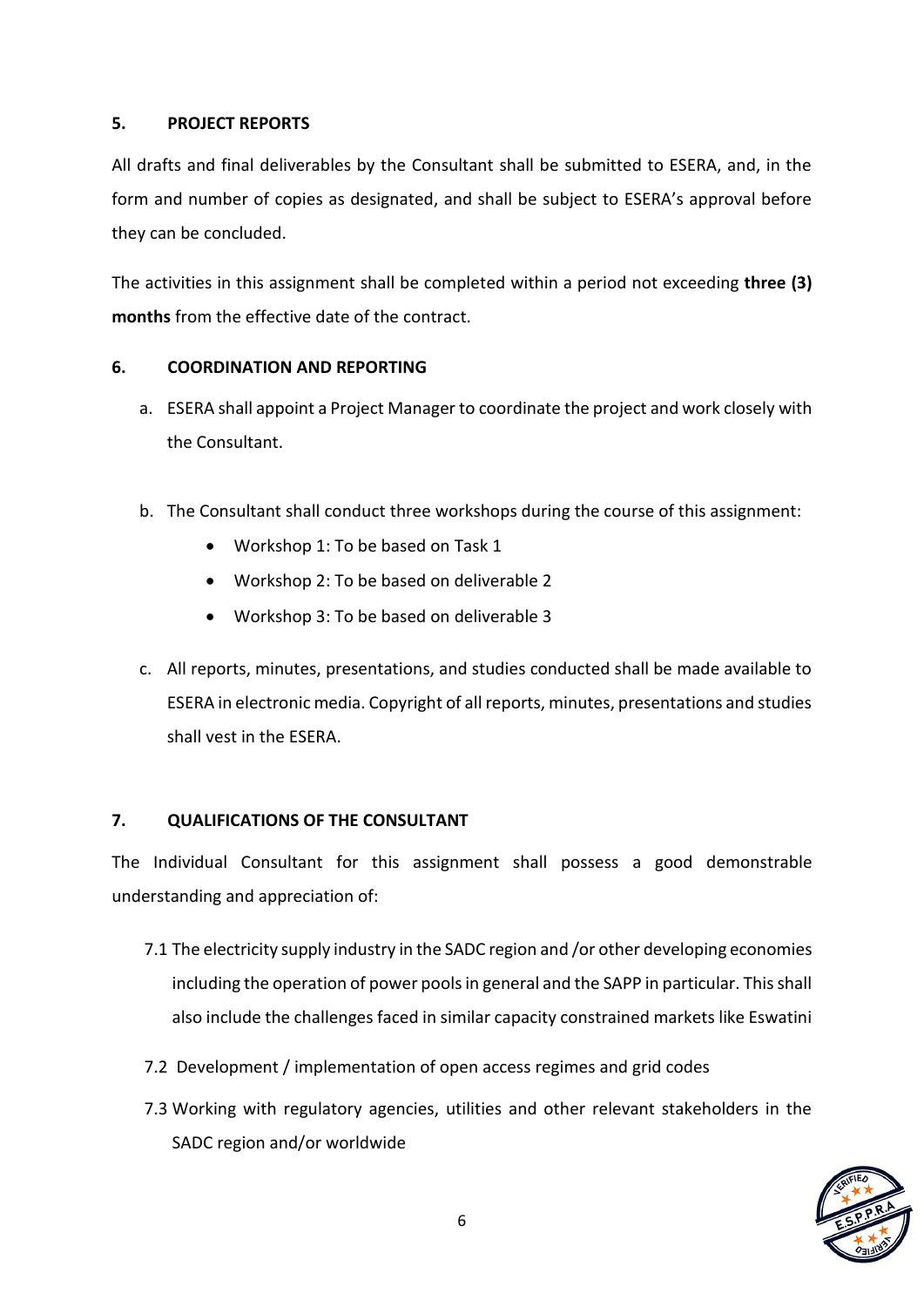- 7.4 Possess a credible track-record of at least (10) years in the consulting space with at least a Master's degree in electrical engineering. The consultant shall have experience in power systems planning, renewable energy grid integration, utility operations and transmission network operation and grid code compliance.
- 7.5 Should have the following non-negotiables:
	- 7.5.1 demonstrated software experience with DigSILENT PowerFactory, PSSE, ETAP, PowerWorld, etc. Experience in network reliability modelling would be a strong value add,
- 7.6 Fluency in the English Language as the official working language for this assignment shall be English.

# **8. PROPOSAL SUBMISSION REQUIREMENTS AND PROCEDURE**

Applicants shall submit their written proposals as follows:

# **8.1 Technical proposal with:**

- 8.1.1 Detailed CVs and qualifications
- 8.1.2 Proposed methodology and implementation/work plan with clear timelines
- 8.1.3 List of at least three relevant projects undertaken/involved in with corresponding reference letters
- 8.1.4 Certified copies of academic certificates and professional affiliations
- 8.1.5 Signed Declaration of Eligibility as provided in Annexure 1

# **8.2 Financial Proposal:**

- 8.2.1 With all monetary amounts in the official Kingdom of Eswatini currency, which is Eswatini Lilangeni (SZL).
- 8.2.2 To be inclusive of all taxes. Non-resident Consultants must note that Eswatini Income Tax Act, requires that a 15% withholding tax be deducted from each invoice. This tax can however be claimed at their country of residence if the country has an income tax agreement with Eswatini.
- 8.2.3 To be inclusive of professional fees, transportation cost, accommodation and subsistence cost and administration fees (including logistical arrangements for

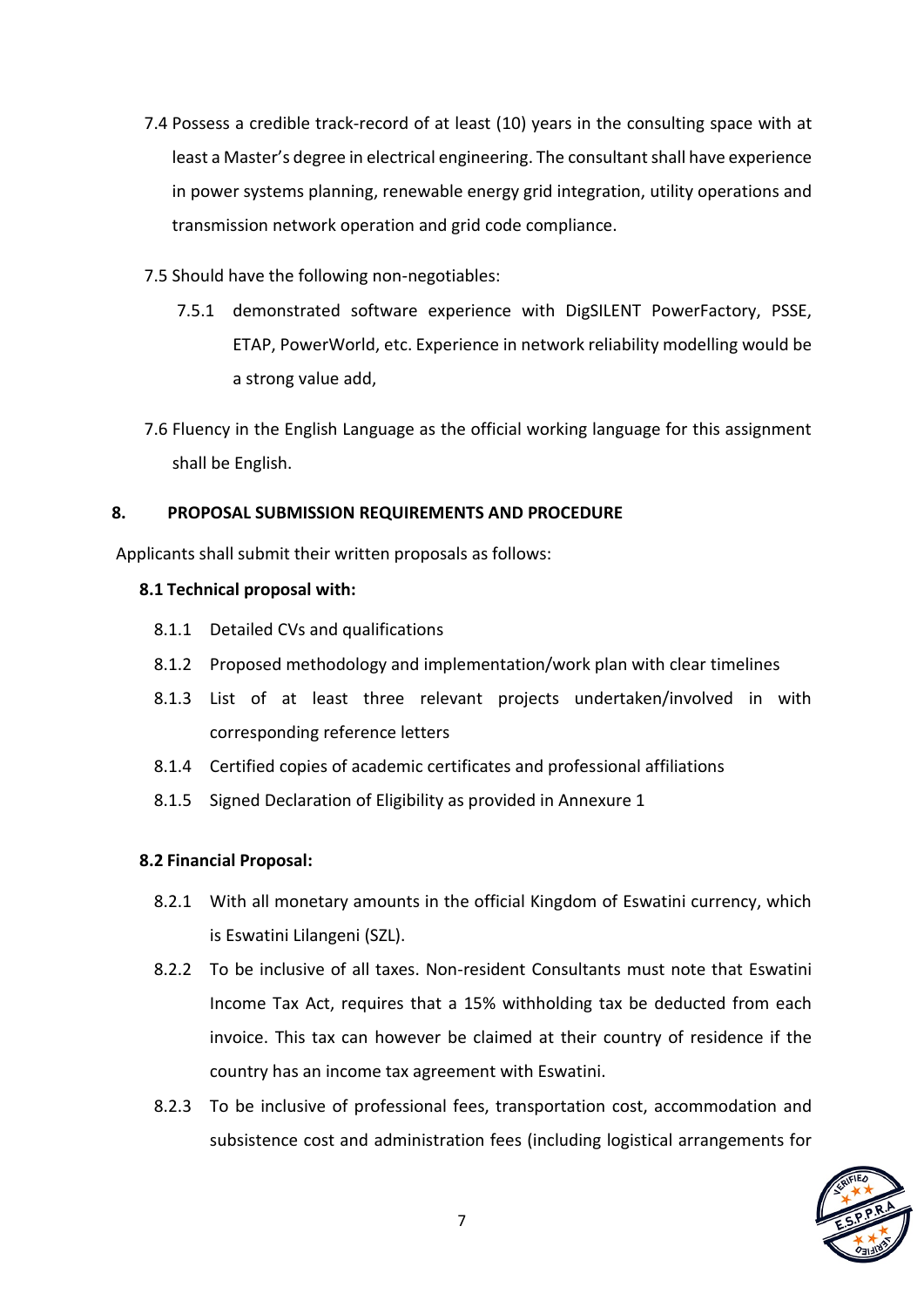meetings, workshops, venues and catering). Costs should be split according to categories.

A technical and a financial proposal shall be submitted either in hard copy or soft copy (through a flash drive) enclosed in plain, wrapped and sealed separate envelopes clearly marked on the outside and deposited in the ESERA tender box situated at the ESERA offices reception, found at the address provided below. The two envelopes should be in one outer envelope clearly marked with Bid number and Bid Description.

**The closing date for submission of responses to the Request for Proposals is 12:00hrs (CAT) on Tuesday, 8 th March 2022.**

# **Contract No: ESERA/RFP/11/2021-2022**

# **INDIVIDUAL CONSULTANCY SERVICES FOR THE REVIEW OF THE ESWATINI GRID CODE: NETWORK CODE AND RENEWABLE POWER PLANT CODE**

They must be delivered on or before the Date of Closure and addressed to:

**The Chief Executive Officer Eswatini Energy Regulatory Authority First Floor, RHUS Office Park Karl Grant Street MBABANE**

Late, incomplete, telephoned or telegraphic tenders will not be considered.

#### **9. EVALUATION METHODOLOGY**

Proposal will be evaluated on a Quality basis and shall be in two-folds. First will be the technical evaluation, which will then be followed by the financial evaluation for only consultants that surpassed the minimum score for technical proposals. It is therefore mandatory for bidders to submit a technical proposal separate from the financial proposal, each wrapped in own sealed envelope and clearly marked "Technical Proposal" and "Financial Proposal", respectively. The weights for the evaluation are as follows:

Technical Proposal – 80% Financial Proposal – 20%

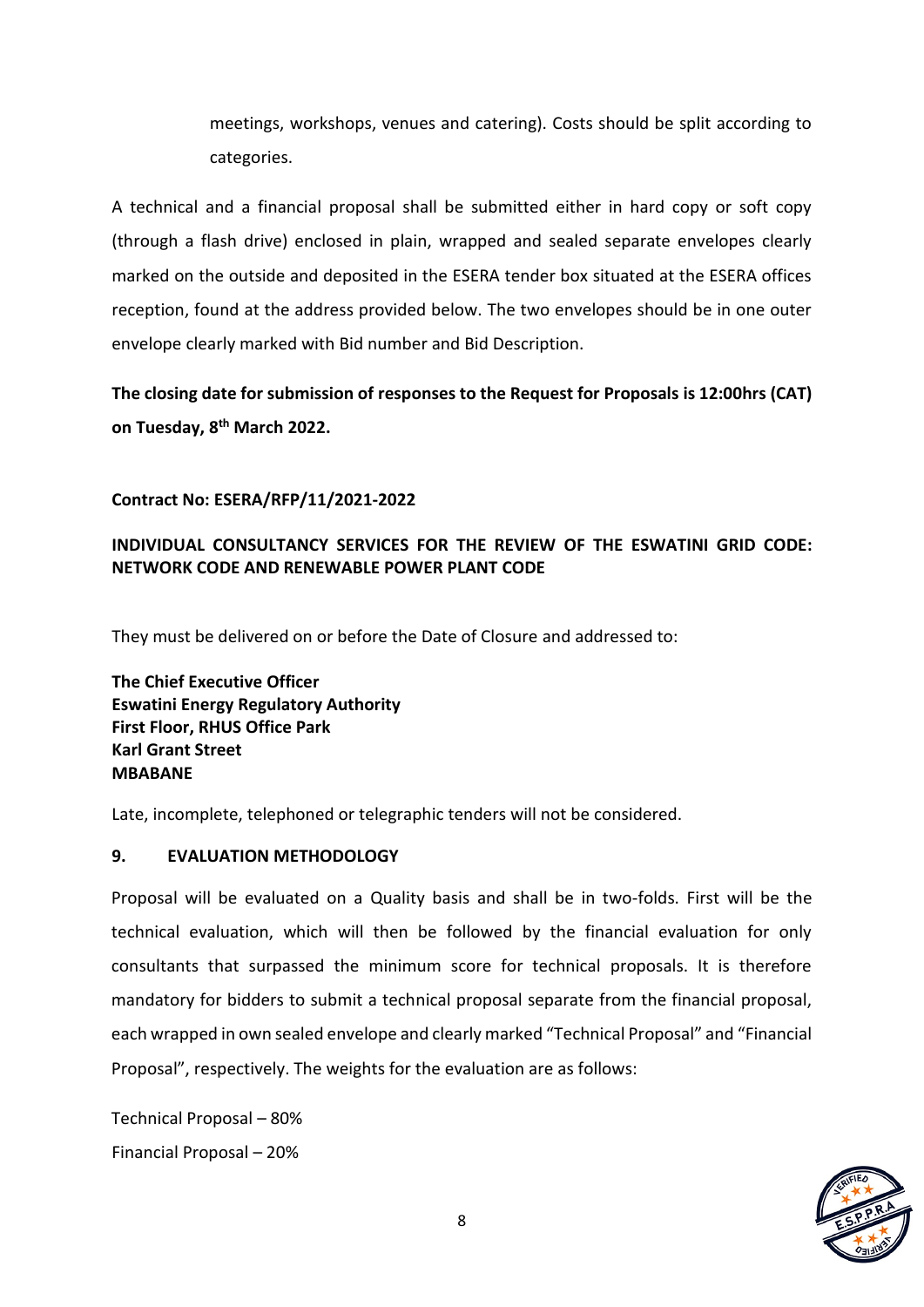#### **Technical Evaluation Criteria**

|                                                 | <b>Description</b>                                     | <b>Points</b> |
|-------------------------------------------------|--------------------------------------------------------|---------------|
|                                                 | Specific experience directly related to the assignment | 20            |
| <b>EXPERIENCE</b><br><b>OF</b><br><b>THE</b>    | Experience of in the electricity supply industry       | 10            |
| <b>CONSULTANT</b>                               | Experience in developing and implementing grid codes   | 10            |
| <b>PROPOSED APPROACH/</b><br><b>METHODOLOGY</b> | Understanding of scope of work                         | 5             |
|                                                 | Adequacy and quality of workplan                       | 5             |
|                                                 | Adequacy of technical approach and methodology         | 20            |
| <b>QUALIFICATIONS,</b>                          | <b>Education and experience</b>                        | 20            |
| <b>EXPERIENCE</b><br><b>AND</b>                 | Membership in professional organisations               | 5             |
| <b>COMPETENCE</b><br>0F<br><b>CONSULTANT</b>    | Related publications and other professional attainment | 5             |
|                                                 | <b>Total Technical Points</b>                          | 100           |
|                                                 | <b>Minimum Technical Points</b>                        | 80            |

#### **10. ELIGIBILITY CRITERIA**

Only Individual Consultants are eligible for this assignment provided they fulfil the following eligibility criteria:

- a. they are not bankrupt or being wound up, are having their affairs administered by the courts, have suspended business activities, are being subject of proceedings concerning those matters, or are being in any similar situations arising from similar procedures provided for in the national legislation;
- b. they have not been declared guilty of serious professional misconduct proven by any means which the Authority can justify or they have not been convicted of offences concerning their professional conduct by a judgment against which no appeal is possible;
- c. they have fulfilled obligations related to the payments of social security contributions or the payment of taxes in accordance with the legal provisions of

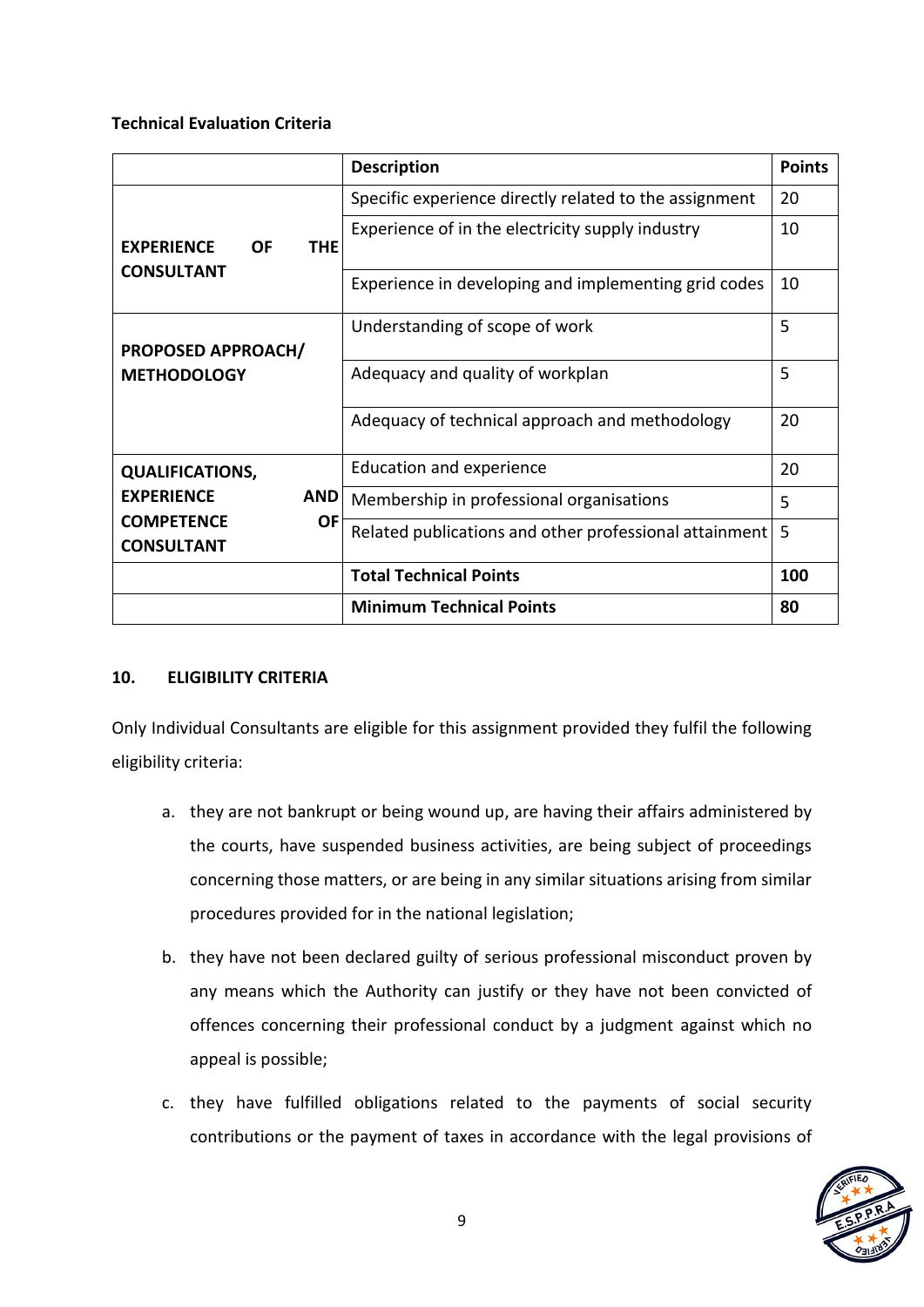the country in which they are resident or with those countries where the contract is to be performed;

- d. they have not been the subject of a judgment for fraud, corruption, involvement in a criminal organisation or any other illegal activity detrimental to the Authority's financial interests;
- e. they are not being currently subject to an administrative penalty;
- f. they are not current employees of any of the regulated entities/licensees within the Eswatini electricity supply industry; and
- g. they are not public officers as per Circular 1 of 2019 issued by the Eswatini Public Procurement Regulatory Agency (ESPPRA).

# **11. ADDITIONAL INFORMATION**

- a. ESERA reserves the right to modify the scope of this project subject to negotiations with the successful tenderer.
- b. ESERA reserves the right to accept or reject any tender, and to annul the tendering process and reject all tenders at any time prior to the award of a contract, without incurring any liability to the affected tenderers or any obligation to inform the affected tenderers.
- c. The tender shall be valid for a period of **ninety (90) days**, and prior to the expiry of the validity period, ESERA will issue an intent to award the contract through the Eswatini Public Procurement Regulatory Agency (ESPPRA). **Ten (10)** working days after that, ESERA shall invite the successful tenderer for contract negotiations provided there are no objections to the intention to award.
- d. All enquiries relating to this tender should be directed in writing to Mr. Ntokozo Sonke Dlamini via email at [DlaminiNS@esera.org.sz](mailto:DlaminiNS@esera.org.sz) and Mr. Sihle Magagula at [magagulas@esera.org.sz](mailto:magagulas@esera.org.sz) before **Tuesday, 1 st March 2022.**

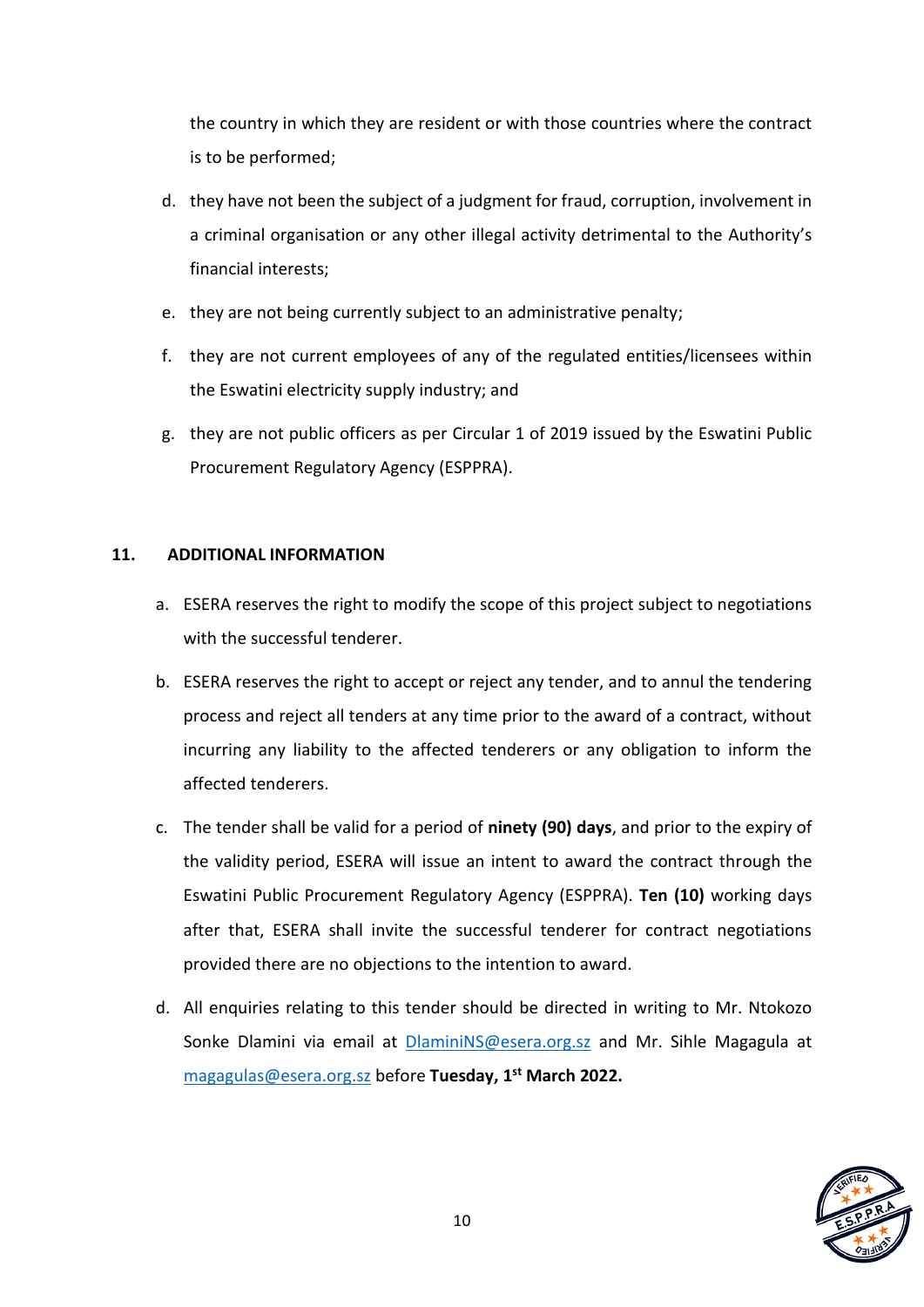## **12. CONTRACT TERMS AND CONDITIONS**

#### **12.1 DEFINITIONS**

- 12.1.1. The clause headings in this Contract are used for convenience and reference purposes only and shall not be used in the interpretation nor be deemed to modify or amplify the terms of this Agreement or any clause thereof.
- 12.1.2. Throughout this document:
	- a) unless the context clearly indicates a contrary intention, any words importing or connoting any gender includes all genders;
	- b) the term "in writing" means communicated in written form (e.g by e-mail, fax) with proof of receipt;
	- c) if the context so requires, "singular" means "plural" and vice versa;
	- d) day" means Gregorian calendar day; and
	- e) natural persons include artificial person and vice versa and shall in the eventuality of a change in the Laws of Eswatini to provide for the same, insolvency shall include judicial management.
- 12.1.3. The following expressions shall bear the meanings assigned to them below and cognate expression shall bear corresponding meanings:
	- a) "ESERA" means The Eswatini Energy Regulatory Authority, a Government parastatal established in terms of the Energy Regulatory Act, 2007 with its principal place of business at First Floor, RHUS Office Park, Karl Grant Street, Mbabane, Hhohho Region, for purposes of executing this agreement into binding force, herein represented by Mr. Skhumbuzo Tsabedze, in his capacity as the Chief Executive Officer, he being duly authorized to so representatively act herein and he too, hereby warranting his lawful authorization to so act herein.
	- b) The "Consultant" means the individual that will be successful in the bid process.
	- c) "The Parties" shall mean ESERA and the Consultant.

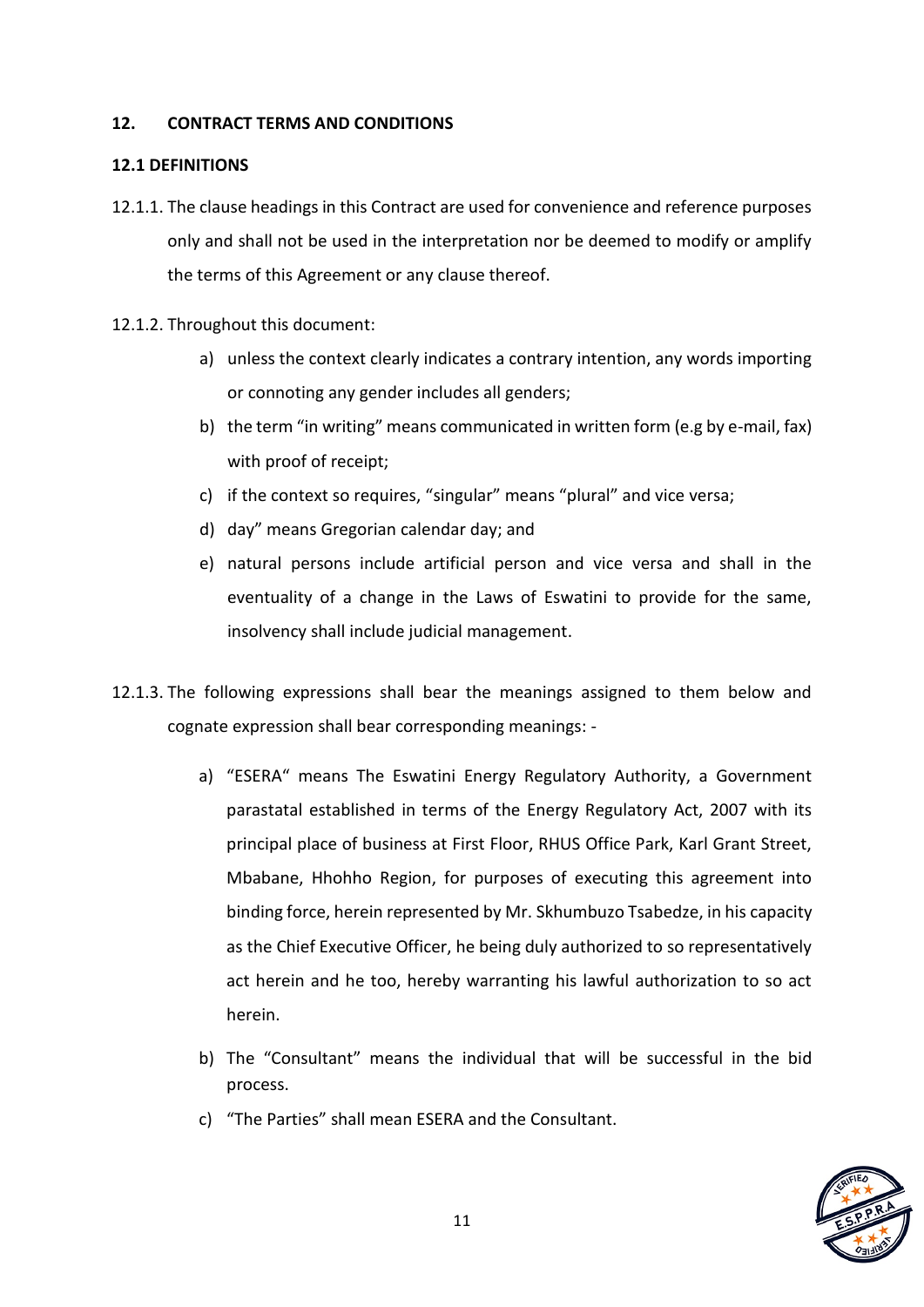- d) "Commencement Date" means the date on which the last signature necessary to complete the formal signing of this agreement into existence is appended;
- e) "Project Manager" means a person appointed by ESERA to act as Project Manager for the purposes of this contract;
- f) "Contract Price" shall mean the fixed sum provided in the financial proposal of the successful bidder.
- 12.1.4. Expressions or words defined in this agreement shall bear their ordinary meaning unless otherwise defined in this contract or by law.
- 12.1.5. Annexure to the Agreement shall be deemed to be incorporated into and to form part of the Agreement. Provided that in the event there is a conflict between a particular provision of the main body of this agreement and any annexure thereof, the provision in the main body of the agreement prevails and shall be deemed to state the final intention of the parties in that regard.
- 12.1.6. The terms of this agreement having been negotiated, the rule of construction that provisions are to be constructed against the Party drafting an agreement, or part of an agreement, or on whose behalf an agreement or part of an agreement has been drafted, shall not apply to this Agreement.

# **12.2. COMMENCEMENT, EXECUTION AND COMPLETION OF THE PROJECT**

#### *12.2.1. Commencement*

- 12.2.1.1 The services to be carried under the Contract are to commence from the date of signature of the Contract.
- 12.2.1.2. In the event that any delay in the completion of the project is occasioned by any fault and/or delay by either party, the project shall be completed within such extended time frame as the parties may agree in writing; provided that both parties shall avoid any delays to the project.

# *12.2.2. Execution*

12.2.2.1. ESERA will appoint a person to be a Project Manager to administer the Contract on her behalf.

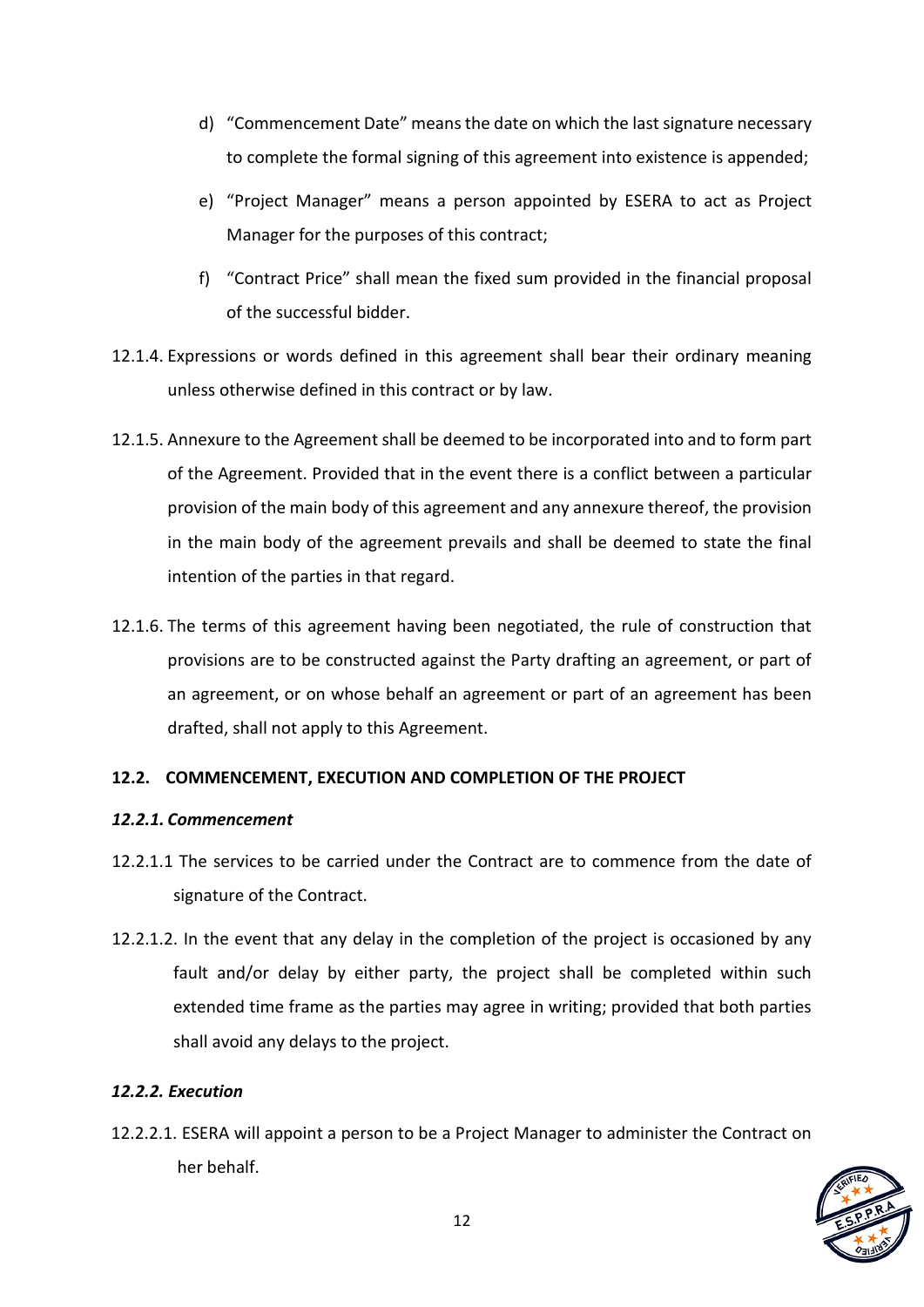12.2.2.2. The Project Manager shall be the liaison person for ESERA and shall be responsible for directing the performance of this contract. The Consultant shall constantly report and/or update ESERA on progress of the project at all material times where necessary or when required to do so.

# *11.2.3. Scope of Work*

- 11.2.3.1. The Consultant shall perform consultancy services for the review of the Grid Code: Network Code and Renewable Power Plant Code covering, but not limited to, the following:
	- a) Conduct capacity building workshops for the Grid Code Review Panel
	- b) Review of relevant key sector policy and other regulatory documents
	- c) Review and benchmark the existing national grid codes with regional and international grid codes
	- d) Conduct stakeholder engagement workshops during the review process
	- e) Prepare reports on the implementation of the reviewed grid codes together with the justifications for the review.
- 12.2.3.2. With any manner, details and as may be necessary in ensuring an excellent and satisfactory Grid Codes on behalf of ESERA.
- 12.2.3.3. Subject to the Consultant's due diligence and efficient execution and completion of the project, and/or the outputs specified herein above, the ESERA shall pay the sum of the contract price in clause 16.1.3 (f) above and the breakdown particularized as follows;
	- a. Remuneration: *As stated in the financial proposal of the successful bidder*
	- b. Reimbursable expenses: *As stated in the financial proposal of the successful bidder*

# **12.3. PAYMENT**

12.3.1 When claiming payment, the Consultant shall submit an invoice to ESERA. The invoice shall be submitted together with supporting documentations, addressed to The Eswatini Energy Regulatory Authority.

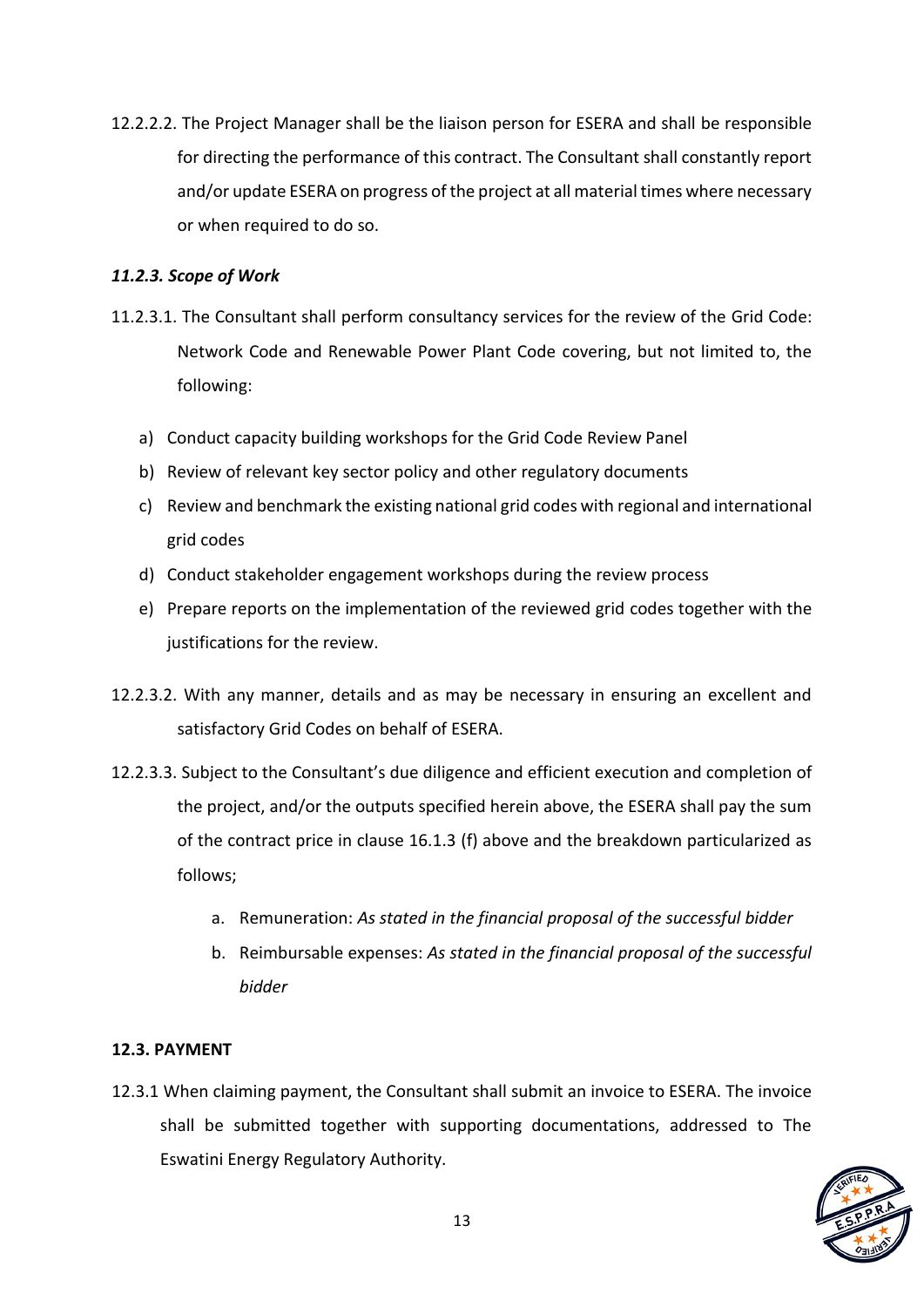12.3.2 ESERA shall make payments to the Consultant within 30 days of receipt of a valid invoice.

- 12.3.3 Payment shall be made to an account specified by the Consultant free of any deductions, save for 15% withholding tax due under the tax laws of Eswatini; Provided that ESERA will provide the Consultant with all necessary documentation in order to enable the Consultant to claim any withholding tax withheld or deducted by ESERA on such invoice.
- 12.3.4 The payment terms shall be as follows:

| <b>MILESTONE</b>          | <b>PAYMENT PERCENTAGE</b> |
|---------------------------|---------------------------|
| <b>Contract Signature</b> | 10%                       |
| Deliverable 1             | 25%                       |
| Deliverable 2             | 30%                       |
| Deliverable 3             | 35%                       |

- 12.3.5 ESERA is open to negotiating payment terms linked to final project plan but **WILL NOT**  make any upfront payments. All payments under the contract shall be made by bank transfer into the bank account indicated by the Individual Consultant in her/his invoices.
- 12.3.6 The currency of payment of the Contract shall be in the Kingdom of Eswatini Lilangeni (SZL).

# *12.3.7. Indirect Payment*

12.3.7.1. The remuneration of the Consultant charged to the Contract shall constitute his only remuneration in connection with the Contract and the Consultant shall not accept any trade Commission, discount, allowance or indirect payment or other consideration in connection with or in relation to the Contract or to the discharge of Consultant's obligations.

# **12.4. POSTPONEMENT, VARIATION AND TERMINATION**

*12.4.1. Postponement and Termination.* 

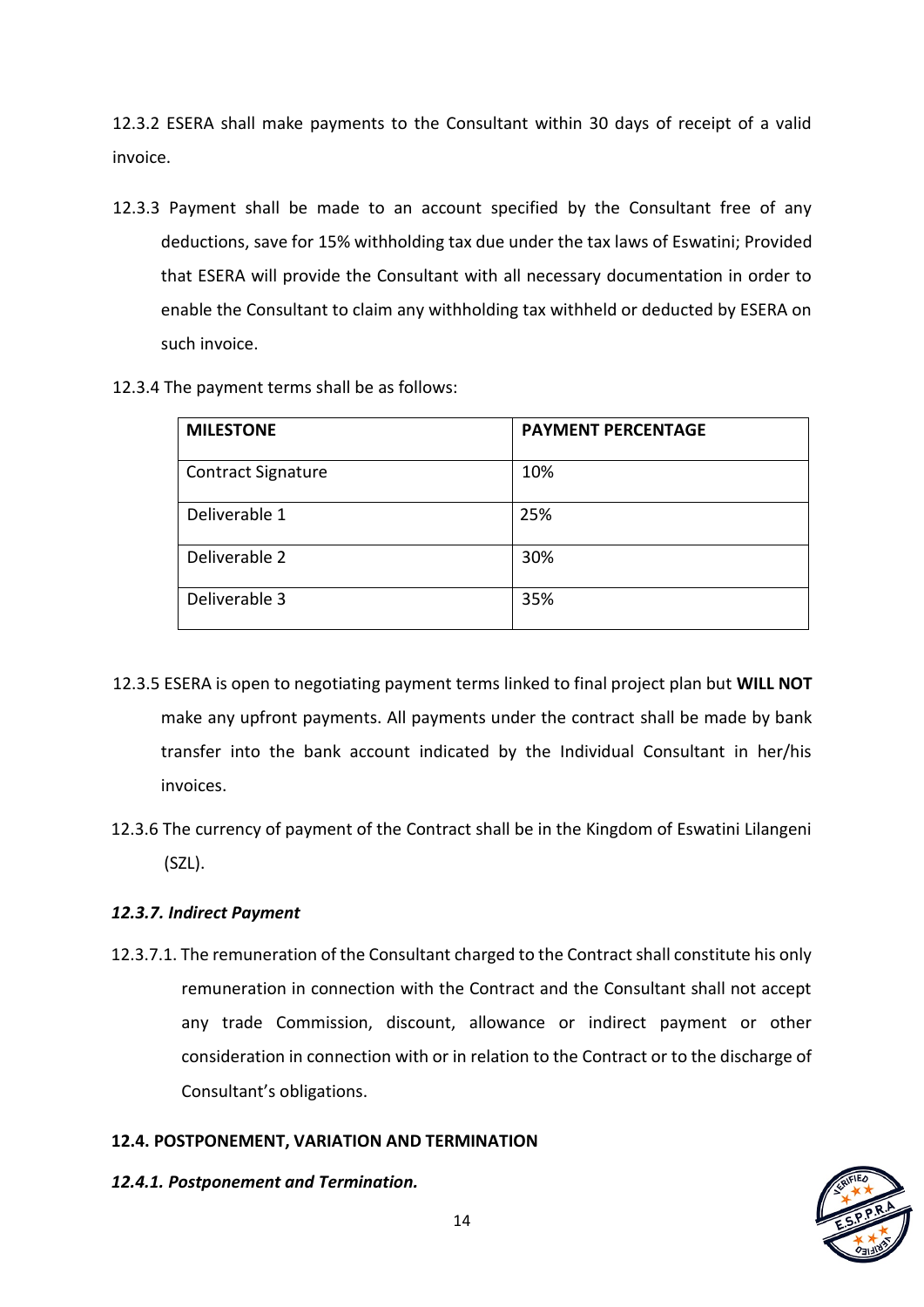- 12.4.1.1 Either party may, by written notice to the other party and at any time, give prior notice of his intention to postpone or abandon the project, in whole or in part, or terminate this contract.
- 12.4.1.2 The effective date of termination of the project shall not be less than fifteen (15) days after receipt of such notice, or such other longer or shorter period as may be agreed between the Parties.
- 12.4.1.3 Upon receipt of such notice the Consultant shall take immediate steps to bring the Services to a close and to reduce expenditure to a minimum.
- 12.4.1.4 Termination of the Contract, for whatever reasons, shall not prejudice or affect the accrued rights or claim and liabilities of either party to this Contact.

## *12.4.2. Variation*

12.4.2.1 This agreement can only be varied by agreement in writing entered into by the parties.

12.4.2.2 Either one of the parties can initiate negotiations with a view to reach such said agreement.

#### *12.4.3. Claims for Default*

11.4.3.1 Any claim for damages arising out of default and termination shall be agreed between ESERA and the Consultant or, failing agreement, shall be referred to arbitration in accordance with Clause.

#### **12.5 FORCE MAJEURE**

- 12.5.1 Neither party shall be liable under this Contract if so far as either or both of them are prevented from carrying out the same by "force majeure", that is to say an act of God, act of war, warlike operations, civil commotion, strikes or any industrial action whatsoever, fire, tempest or any other cause or happening beyond its control.
- 12.5.2 If conditions of force majeure persist in respect of a party for a period in excess of 60 (sixty) days and have material adverse effect on the other party, and the parties are within such period unable to reach written agreement on amendments to the relevant

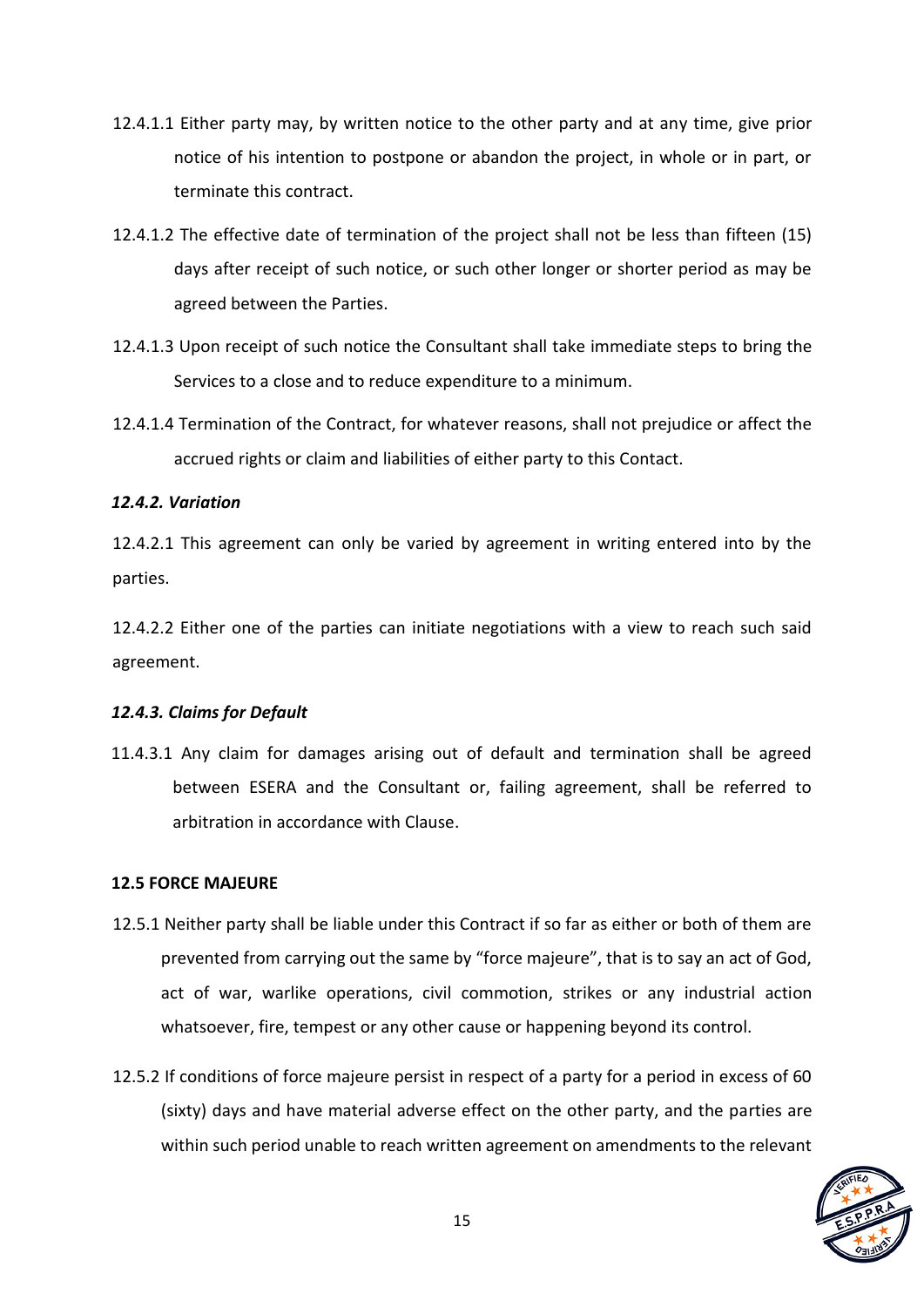provisions of this contract to take into account such conditions, the other party may terminate this agreement with immediate effect on written notice.

#### **12.6. APPLICABLE LAW**

12.6.1. This Contract shall be deemed to be concluded in the Kingdom of Eswatini and shall accordingly be governed and construed according to the laws for the time being in force in the Kingdom of Eswatini.

#### **12.7. RELAXATION**

12.7.1. No latitude, extension of time or other indulgence which may be given or allowed by any party to any other party in respect of the performance of any obligation hereunder or enforcement of any right arising from this agreement and no single or partial exercise of any right by any party shall under any circumstances be construed to be an implied consent by such party or operate as a waiver or a novation of, or otherwise affect any of that party's rights in terms of or arising from this contract or stop such party enforcing, strict and punctual compliance with each and every provision or terms hereof.

#### **12.8. SKILLS, CARE AND DILIGENCE**

12.8.1. The Consultant shall exercise all professional skills, care and diligence in the performance of the services under the Contract and shall carry out its responsibility at the best professional engagement.

#### **12.9. COPYRIGHTS**

- 12.9.1 The copyright of all documents prepared by the Consultant in connection with the Project shall be vested with ESERA.
- 12.9.2 The Consultant may take copies of such documents but shall not use the contents thereof for any purposes unrelated to the Contract without the prior written consent of ESERA.

#### **12.10. OBLIGATIONS OF ESERA**

12.10.1. Furnish data and information

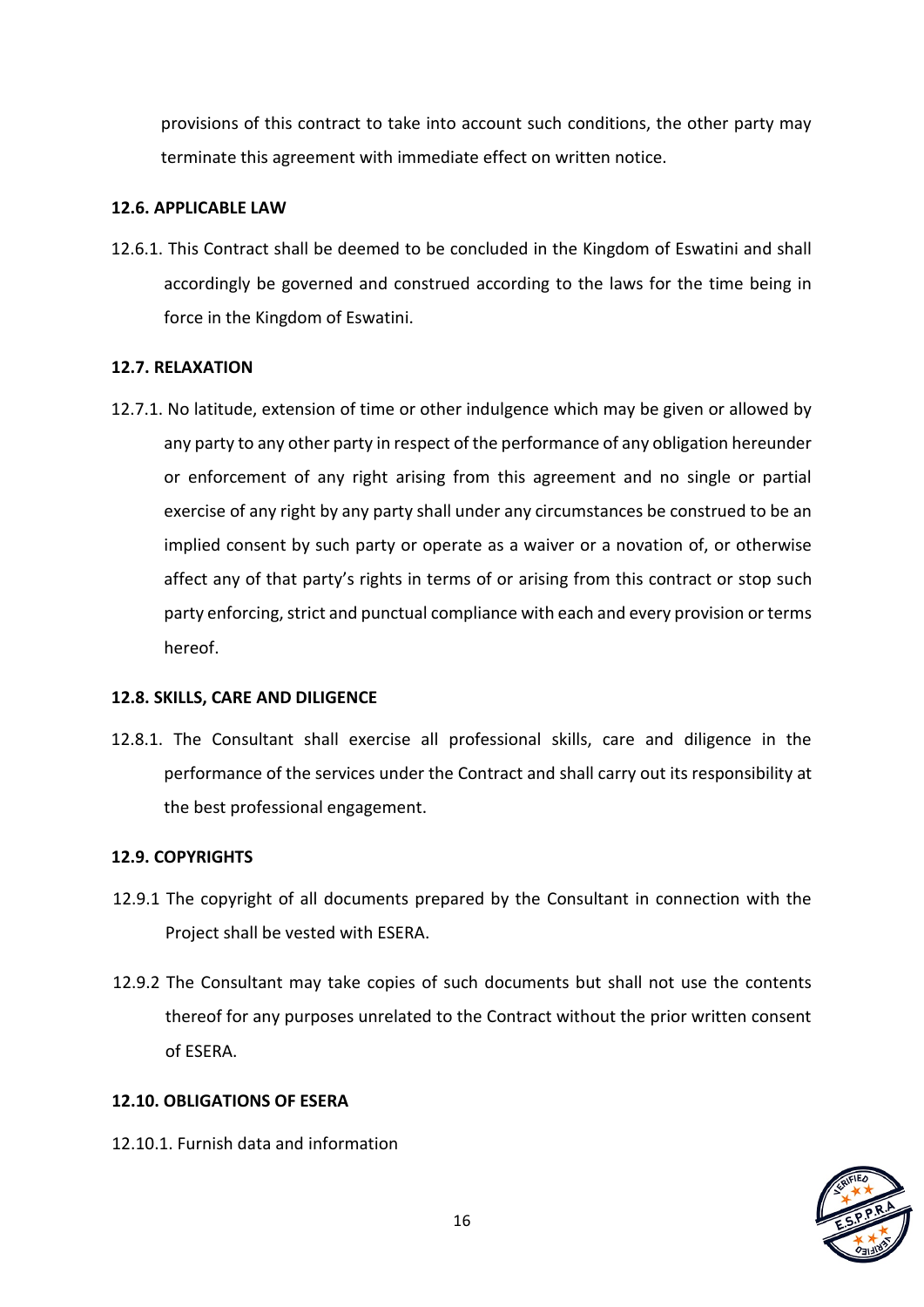12.10.1.1. ESERA shall:

- Furnish without charge and within a reasonable time all pertinent data and information requests by the Consultant in executing this Contract.
- Give such assistance as shall be reasonably required by the Consultant for the carrying out of its duties under the Contract.
- Give decisions on all reports, documents, recommendations and other matters properly referred to for decision by the Consultant in such reasonable time as not to delay or disrupt the performance by the Consultant of its obligations under this Contract.
- Any data they may require.
- Any assistance with regard to making appointments with Industry participants

# *12.10.2. Approval of amended documents*

12.10.2.1. Where ESERA approved a report or document subject to modification by the Consultant, the changes requested shall be incorporated into the document within a reasonable period and in any case before the end of the Contract period.

# *12.10.3. Assistance to the Consultant*

- 12.10.3.1. ESERA shall whenever possible assist the Consultant in obtaining necessary visas, permits, and customs clearance.
- 12.10.3.2. ESERA shall deduct the withholding tax to ensure that the Consultant complies with the tax laws of Eswatini. ESERA shall provide the Consultant with the withholding Tax Certificate.

# **12.11. BREACH**

12.11.1 Either one of the parties shall be entitled after giving the other one of the parties 10 (ten) days' notice in writing, to terminate this agreement and to claim damages from the other one of the parties, should such other one of the parties commit any breach of the agreement and fail to remedy such breach within the said 10 (ten) days of notice.

# **12.12. SETTLEMENT OF DISPUTES / ARBITRATION**

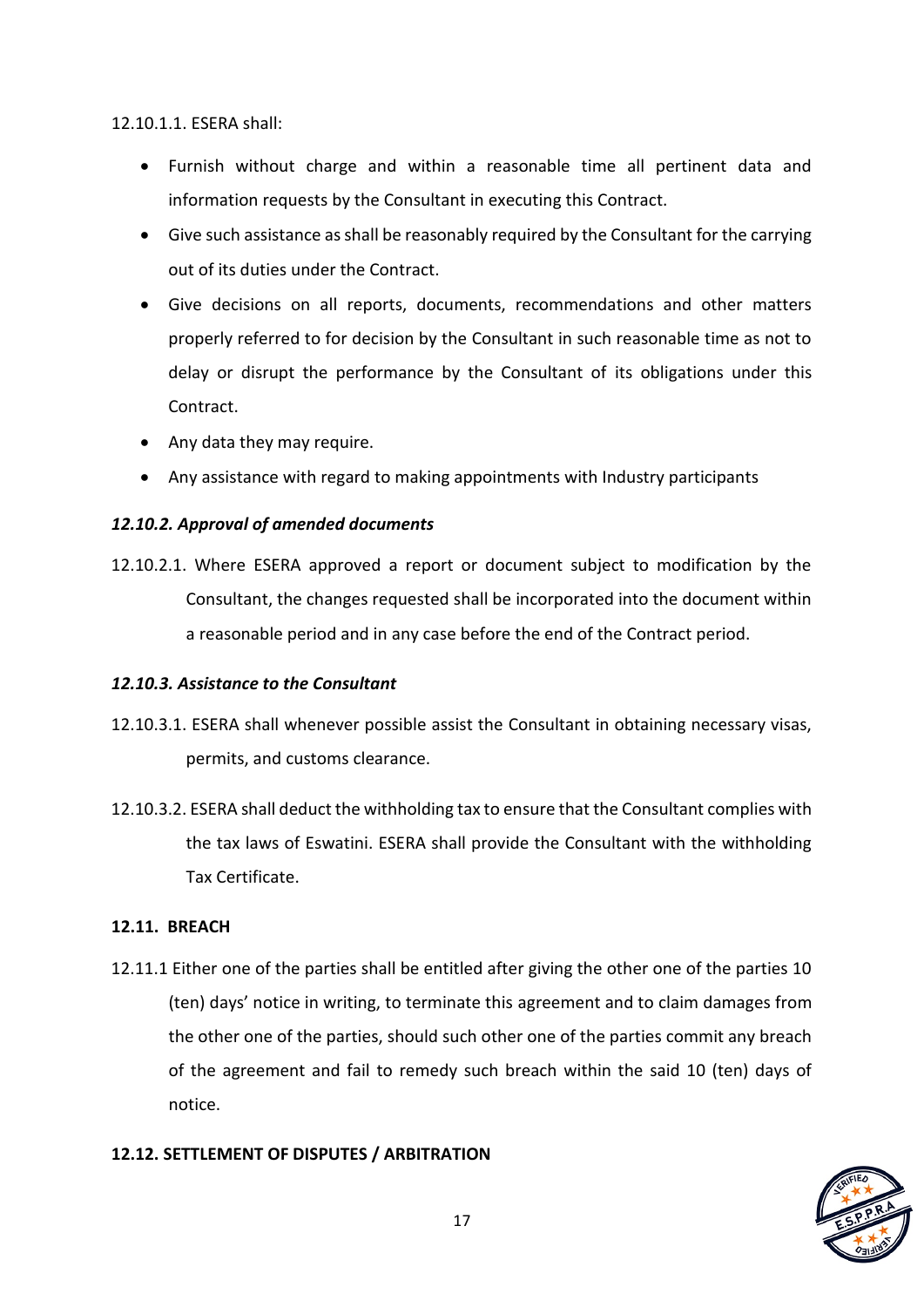- 12.2.1 This Agreement relies for its efficacy on the exercise by the Parties of utmost good faith. Therefore, the general and specific terms and conditions of this Contract are to be construed accordingly and will be interpreted where necessary by mutual agreement.
- 12.2.2 If the parties are unable to resolve any dispute resulting from this Contract by means of joint co-operation or discussion between them within two weeks after a dispute arises, then it shall be resolved by way Arbitration in accordance with the Arbitration Laws of Eswatini.
- 12.2.3 The arbitrator shall be chosen and appointed through consensus. The Arbitrator's decision shall be final and binding on both parties. The resulting award (if any) shall be in lieu of any other remedy.

#### **12.13. PERSONNEL**

12.13.1. The personnel of the Consultant shall all be involved, each within his/her expertise and experience in the execution of the project.

#### **12.14. DOMICILIUM**

- 12.14.1 The parties hereto choose *domicilium citandi et executandi* for all purposes of and in connection with this agreement.
- 12.14.2 Either party hereto shall be entitled to change its *domicilium* from time to time, provided that any new *domicilium* selected by it and any such change shall only be effective upon receipt of notice in writing by the other parties of such change.
- 12.14.3 All notice, demands, communications or payments intended for either party shall be made or given at such party's *domicilium* for the time being.

12.14.4 A notice sent by one party to another party shall be deemed to be received:

Notwithstanding anything to the contrary herein contained a written notice or communication actually received by a party shall be an adequate written notice or communication to it notwithstanding that it was not sent to or delivered at its chosen *domicilium citandi et executandi.*